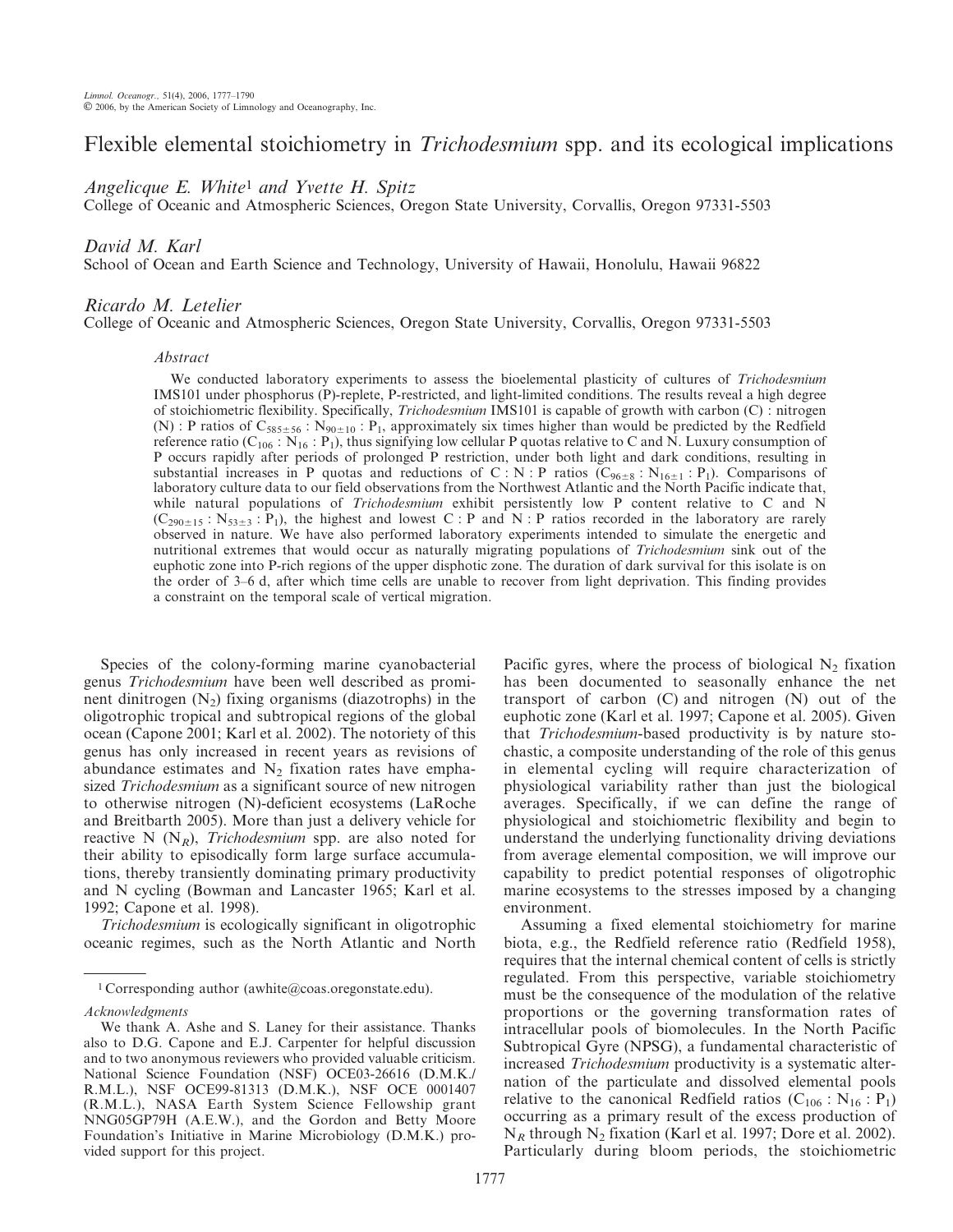fluctuations of Trichodesmium spp. can be striking; for example, particulate matter collected from surface waters during an August 1989 Trichodesmium bloom in the NPSG had an average elemental composition of  $C_{891} : N_{125} : P_1$ (Karl et al. 1992). These ratios indicate intense community level phosphorus (P) limitation relative to either C or N.

Phosphorus regulation of diazotrophic production, however, is not particularly well understood. While it is well known that cyanobacteria can grow with reduced cellular quotas of P (Karl et al. 2002; Bertilsson et al. 2003; Heldal et al. 2003), the minimal nutritional requirements needed to maintain active growth have not been constrained for Trichodesmium spp. Moreover, since both natural and cultured populations of Trichodesmium spp. have been shown to have a relatively low affinity for inorganic P ( $k_m \approx 50{\text -}200$  nmol P L<sup>-1</sup> for North Pacific field populations, K. Björkman pers. comm.; 400 nmol P  $L^{-1}$  for *Trichodesmium* IMS101; Fu et al. 2005), it appears that this genus is a poor competitor for dissolved inorganic phosphorus (DIP) in its native oligotrophic habitats where ambient DIP can be less than 1 nmol  $P L^{-1}$  (Karl and Tien 1997). Conversely, uncoupling of growth and P-uptake rates in cultured populations suggests a capacity for the consumption of P in excess of metabolic requirements for growth (Fu et al. 2005). Given that Trichodesmium spp. can constitute a considerable fraction of total biomass in oligotrophic systems and can function as a significant year round source of  $N_R$  for the pelagic community, we need to define the bounds of elemental composition and the physiological mechanisms generating these changes in Trichodesmium spp. in order to better understand the extent to which this key oceanic diazotroph regulates the flow of elements within the ecosystem. The goal of the research presented below is to characterize the stoichiometric plasticity exhibited by cultured populations of Trichodesmium IMS101 in response to environmental fluctuations in energy and nutrient (P) availability in an experimental context. Empirical results are compared with data from in situ sampling of Northwest (NW) Atlantic and North Pacific Trichodesmium populations. This research focuses primarily on the physiological processes characteristic of Trichodesmium spp. that may generate significant deviations from mean stoichiometry, i.e., P sparing, luxurious P uptake, and vertical migration.

## Materials and methods

Laboratory culture maintenance—Trichodesmium IMS101 was provided by M.R. Mulholland (Old Dominion University) in April of 2002 and has since been maintained at Oregon State University. This strain, originally isolated from coastal Atlantic waters (Prufert-Bebout et al. 1993), has been identified as *T. erythraeum* (Janson et al. 1999). Over the course of our experiments, all cultures were grown in batch mode in order to simulate the rapid growth and decline associated with natural Trichodesmium blooms. Cultured populations were maintained on an artificial seawater medium (YBCII) lacking combined nitrogen (N) sources as described by Chen et al. (1996). The typical initial DIP concentration of this medium is 50  $\mu$ mol L<sup>-1</sup>. Thus, this laboratory strain has long been adapted to DIP concentrations approximately 3–4 orders of magnitude higher than those experienced by natural oligotrophic populations. To acclimate laboratory cultures to lower DIP conditions, batch cultures were grown in YBCII medium with an initial DIP concentration of 0.5  $\mu$ mol L<sup>-1</sup> for three successive 14-d transfer periods. This initial DIP concentration was chosen as a result of preliminary experiments showing 0.5  $\mu$ mol L<sup>-1</sup> to be the lowest DIP level capable of sustaining extended batch culture growth. Over the course of the experiment, cultures were maintained in a recirculating  $24^{\circ}$ C water bath under computer-controlled, cool white fluorescent lights set on a 12 : 12 sinusoidal light : dark (LD) cycle with a noon maximum  $(E_{MAX})$  of 500  $\mu$ mol quanta  $m^{-2} s^{-1}$ , sufficiently higher than the typical halfsaturation irradiance  $(E_K)$  for photosynthesis (300  $\mu$ mol quanta  $m^{-2} s^{-1}$ ; LaRoche and Breitbarth 2005). On 3-h intervals during the light cycle, air was gently bubbled from an aquarium pump, through sterile filters and autoclaved tubing, into each culture bottle through an opening in the cap of the culture bottle in order to redistribute the culture and ensure that  $CO<sub>2</sub>$  did not limit growth.

Parent batch cultures—Following acclimation to reduced DIP conditions, 200-mL subsamples of late-exponential growth phase Trichodesmium IMS101 were successively transferred to three 2.5-liter acid-washed and deionized water (DI)–rinsed polycarbonate culture bottles. Each replicate was diluted to a final volume of 2.3 liters with ultraviolet (UV)-sterilized, artificial YBCII media with an initial DIP concentration of 0.5  $\mu$ mol L<sup>-1</sup>. For further reference, these 2.5-liter replicates are termed the parent batch culture. Temperature and light were maintained at previously stated levels (12 : 12 LD,  $E_{\text{max}} = 500 \ \mu \text{mol}$ quanta m<sup>-2</sup> s<sup>-1</sup>,  $T = 24$ °C). Growth of the parent batch culture was monitored daily within the first hour of the light cycle by pulse amplitude fluorometry (PAM; model XE-PAM, Heinz Walz GmbH Instruments) so as to record increases in biomass as determined by maximal chlorophyll a fluorescence (Chl a  $F_M$ ). At the initial point of transfer and at multiple points throughout the growth cycle, each parent batch culture was sampled in duplicate for particulate carbon (PC), particulate nitrogen (PN), particulate phosphorus (PP), and chlorophyll  $a$  (Chl  $a$ ) concentrations by filtering aliquots of culture onto combusted (3 h at  $450^{\circ}$ C) 21-mm Whatman GF/F filters. Cultures were swirled prior to sampling to ensure homogeneity. Duplicate samples were also collected daily for microscopic enumeration of filament concentrations, determination of fluorescence parameters, and evaluation of heterotrophic bacterial contamination. All filtrations were performed under a low atmospheric pressure differential (maximum vacuum 5 130 mm Hg) with acid-washed and DI-rinsed glassware. The filtrate from this sampling procedure was then collected for determination of inorganic nutrient concentrations (phosphate, ammonium, nitrate + nitrite). Following collection, Chl a samples were placed in liquid nitrogen and all other samples were stored at  $-20^{\circ}$ C until time of analysis. Specific growth rates  $(\mu)$  were independently calculated from the change of particulate elements, Chl a,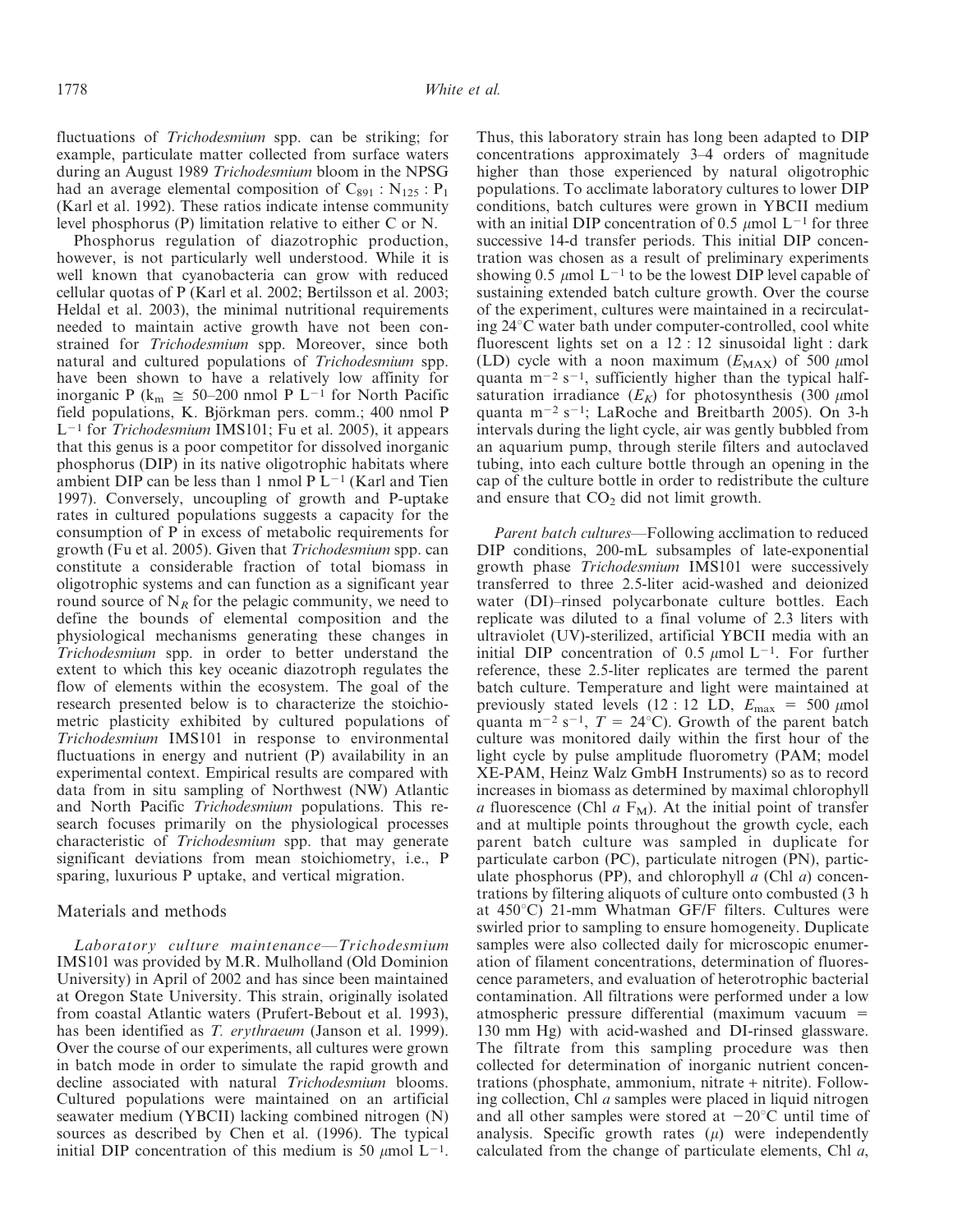filament concentrations, and Chl  $a F<sub>M</sub>$  over the exponential phase of growth.

Dark bottles—At three time points (days 5, 10, and 14) during the growth of the parent batch cultures, 650-mL subsamples of each of the three parent batch culture replicates were transferred to 1-liter acid-washed and DIrinsed, polystyrene dark bottles. A 5.0  $\mu$ mol L<sup>-1</sup> spike of DIP was then added to each dark treatment. For reference, dark bottles (db) are termed db-A ( $t_i$  = day 5, n = 3), db-B  $(t_i = day 10, n = 3)$ , and db-C  $(t_i = day 14, n = 3)$ , where  $t_i$ refers to the day of batch culture growth that each db was initiated. On a daily basis, following transfer to dark bottles, duplicate samples were collected from each db replicate for Chl a content, dissolved inorganic nutrients, PC, PN, and PP composition, as previously described for the parent batch culture.

Recovery determination—At multiple time points throughout the experiment, 5-mL subsamples were taken from the parent batch cultures and db incubations in order to assess the response of the samples to external P additions (parent batch culture recovery samples) or reexposure to light (dark bottle recovery samples). The day of recovery initiation is denoted as  $t_{ri}$ . On days 11 and 14 of batch culture growth, subsamples were taken from the primary batch and amended with 0.5  $\mu$ mol L<sup>-1</sup> of DIP. Further DIP additions were not made to dark bottle recovery samples. All recovery samples were replaced in the incubator with the parent batch cultures (12 : 12 LD,  $E_{\text{max}}$ )  $=$  500  $\mu$ mol quanta m<sup>-2</sup> s<sup>-1</sup>, T = 24<sup>o</sup>C). Growth of recovery samples was monitored daily via Chl  $a F<sub>M</sub>$ . Also, selected samples were filtered and processed for Chl a, PP, PC, and PN determinations. A positive growth rate response to DIP additions was taken as initial confirmation of P limitation of the parent batch culture. Growth of db recovery samples was evaluated as a measure of the dark survival capacity of the cells.

Analytical procedures—Changes in biomass concentrations in each db were measured by three independent methods: Chl  $a$  concentrations, Chl  $a F<sub>M</sub>$ , and microscopic enumeration of individual filaments. Chl a concentrations were determined fluorometrically, as described by Strickland and Parsons (1972) using a Turner 10-AU fluorometer (Turner Designs). Chl  $a F_M$  and the quantum yield of fluorescence  $(F_V \ F_M^{-1})$  were measured using a PAM fluorometer employing blank corrections (Cullen and Davis 2003) with fresh YBC11 media. Use of Chl  $a F<sub>M</sub>$ as a proxy for biomass is advantageous since it is noninvasive, requires relatively small volumes  $(\leq 4 \text{ mL})$ , and fluorescence-derived parameters can be used as a general indicator of the physiological state of the culture (Campbell et al. 1998). Preliminary experiments with Trichodesmium IMS101 resulted in a significant correlation  $(r^2 = 0.96)$  between Chl a F<sub>M</sub> and acetone extracted Chl a concentrations when cultures were sampled at equivalent light levels. Duplicate, 3-mL samples were fixed in 2.5% final concentration scanning electron microscopy (SEM) grade gluteraldehyde, stained with  $5 \mu g$  4', 6-diamidino-2phenylindole, dihydrochloride (DAPI)  $mL^{-1}$ , and filtered onto black-stained  $0.2$ - $\mu$ m Nuclepore membrane filters. Slide mounted filters were kept frozen at  $-20^{\circ}$ C until counts were performed. Entire slides were counted using UV-epifluorescence microscopy for enumeration of individual filaments. Selected slides were also examined for the presence of contaminating heterotrophic bacterial biomass following the protocol of Sherr et al. (2001).

Particulate C and N were analyzed on a Carlo Erba CHNS analyzer (model NA1500) using cystine (29.99% C and 11.66% N by weight) as the primary standard. Error terms for all elemental ratios were calculated using standard error (SE) propagation techniques (Bevington and Robinson 2003). Medium blanks processed during laboratory experiments had an average C and N content of 5.7  $\mu$ g C filter<sup>-1</sup> (SE = 0.6, n = 14) and 0.51  $\mu$ g N filter<sup>-1</sup>  $(SE = 0.16, n = 14)$ , respectively (values for filtration of 25 mL medium). The magnitude of this blank correction corresponded to 14.3%  $\pm$  0.7% of the PN signal and 23.9%  $\pm$  0.9% of the PC signal for individual samples (n = 150). Filter blanks  $(n = 11)$  processed for field samples in the Atlantic accounted for 7.6%  $\pm$  0.6% of the PN signal and  $18.4\% \pm 1.1\%$  of the PC signal for individual samples ( $n =$ 52). For Pacific samples, filter blanks  $(n = 8)$  represented  $12.2\% \pm 1.2\%$  of the PN signal and  $29.8\% \pm 2.7\%$  of the PC signal for individual samples ( $n = 36$ ).

Particulate P was analyzed according to current Hawaii Ocean Time-Series (HOT) program protocols. Filters were combusted in acid-washed, DI-rinsed glass test tubes for 4– 5 h at  $450^{\circ}$ C in a muffle furnace. Samples were then cooled and immersed in 10 mL of 0.15 mol  $L^{-1}$  hydrochloric acid. Extracted samples were analyzed for P content using molybdenum blue spectrophotometry (Hebel and Karl 2001). Accuracy was assessed from the analysis of a known dry weight of certified reference material (National Institute of Standards, NIST 1515, orchard leaves, certified 0.159% P by weight). The measured P content of NIST 1515 reference material averaged 0.152% (SE =  $0.003\%$ , n  $= 16$ ) for standards used relative to laboratory samples,  $0.151\%$  (SE = 0.004\%, n = 8) for Atlantic reference samples, and  $0.152\%$  (SE = 0.016%,  $n = 6$ ) for Pacific reference samples. Filter blanks used for laboratory experiments accounted for an average  $13.8\%$  (SE =  $3.3\%$ ,  $n = 13$ ) of the sample PP signal ( $n = 158$ ). For field samples, filter blanks represented 11.6% (SE = 1.2%,  $n =$ 7) of the Atlantic PP signal ( $n = 24$ ) and 14.1% (SE = 1.6%,  $n = 8$ ) of the Pacific PP signal ( $n = 28$ ).

A Technicon AutoAnalyzer II was used to measure phosphate and ammonium, while Alpkem RFA 300 components were used to measure nitrate plus nitrite concentrations from sample filtrates. Phosphate concentrations were determined following a modification of the molybdenum blue procedure of Bernhardt and Wilhelms (1967), where phosphate is measured as reduced phosphomolybdic acid employing hydrazine as the reductant. Ammonium concentrations were measured following an indophenol blue method modified from ALPKEM RFA methodology. The nitrate + nitrite analysis uses the basic method of Armstrong et al. (1967), with modifica-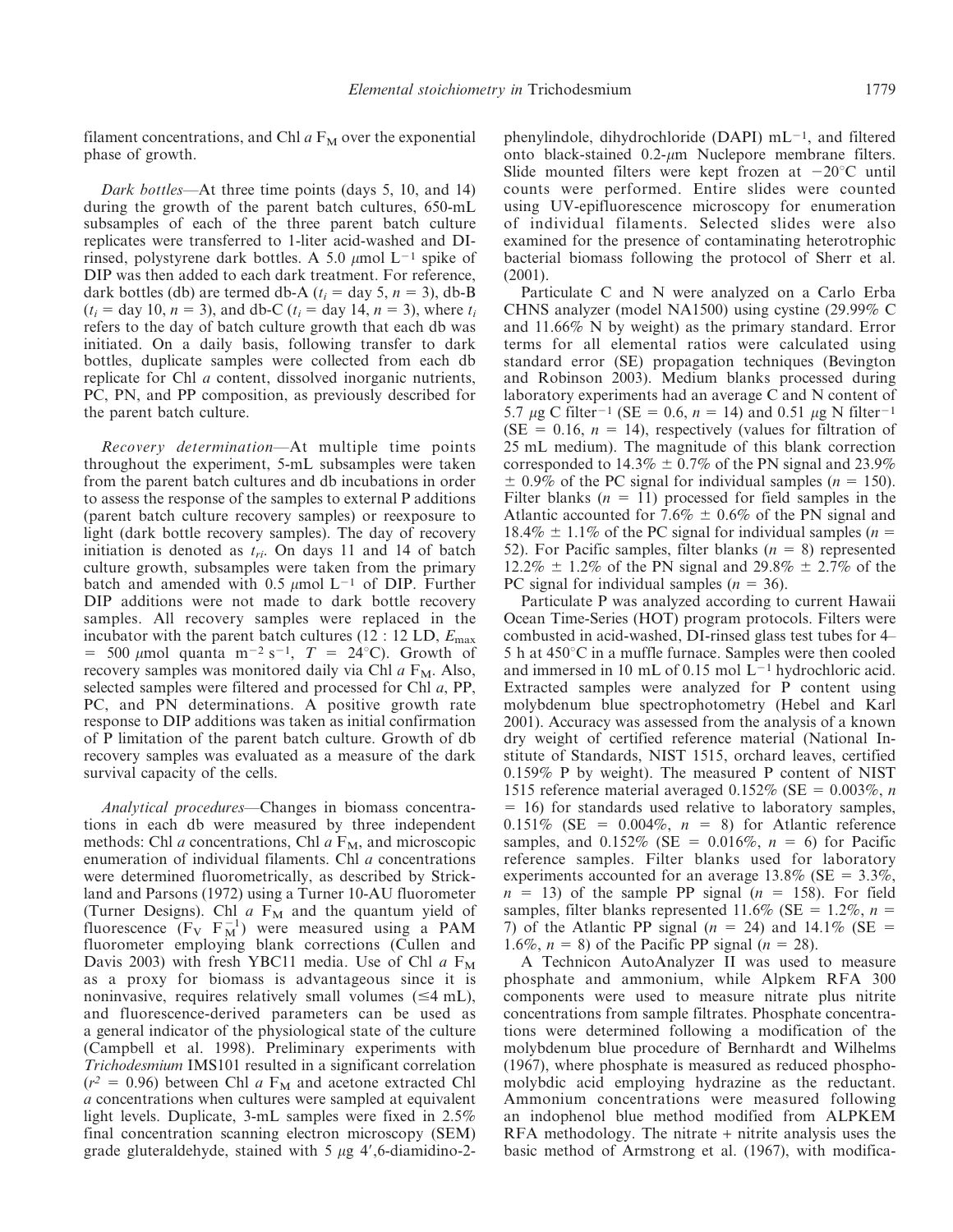

Fig. 1. Growth curve for batch culture of IMS101 based upon direct microscopic enumeration of filaments and Chl  $a F<sub>M</sub>$ . Dark bottles were initiated on days 4, 10, and 14.

tions to improve the precision and ease of operation (Patton 1983).

Natural populations—Colonies of Trichodesmium were collected and analyzed for elemental stoichiometry during two separate cruises, the first in the tropical NW Atlantic  $(9°30'N-11°21'N, 50°05'W-56°31'W)$  aboard the R/V Seward Johnson II in April–May of 2003 and the second in the subtropical North Pacific  $(18°30'N-21°01'N,$  $154^{\circ}50'$ –161 $^{\circ}00'$ W) aboard the R/V Roger Revelle in July–August of 2003. Both cruises were components of the National Science Foundation (NSF) funded Marine Nitrogen fixation and Tropospheric Response to Aeolian inputs (MANTRA)/Potential Influences of Riverine and Aeolian inputs on Nitrogen fixation in the Atlantic (PIRANA) projects. Trichodesmium colonies were collected with either  $202$ - $\mu$ m mesh nets towed off ship drift near the surface or by oblique tows with 1-m diameter nets towed at depths of 5–30 m. Colonies were selected with a plastic bacteriological transfer loop and rinsed in filtered seawater. At each sampling point, at least 10 colonies per analysis were filtered onto precombusted GF/F filters for determination of particulate C, N, and P content. Following collection, all samples were stored at  $-20^{\circ}$ C.

### Results

Parent batch culture—The parent batch culture exhibited a typical pattern of lag and exponential growth phases. Over a 14-d period, the specific growth rate  $(\mu)$  of the culture was equivalent to  $0.13$  d<sup>-1</sup> when calculated from Chl a F<sub>M</sub> and 0.15 d<sup>-1</sup> when calculated from filament counts. Specific growth rates based upon particulate elements PC, PN, and PP were 0.19, 0.20, and 0.21 d<sup>-1</sup>, respectively. This disparity in growth rates appears to be due to elongation of filaments over the course of batch culture growth (results not shown). Chl  $a F<sub>M</sub>$  reached maximum values after 10 d, after which time Chl a  $F_M$ began to decline while filament density plateaued (Fig. 1). The decline in Chl  $a F_M$  coincided with a decline in the quantum yield of fluorescence ( $F_V F_M^{-1}$ ) from an average of



Fig. 2. (A) External P additions made on day 11 ( $t_{ri}$  = day 11) and then on day 14 ( $t_{ri}$  = day 14) resulted in an increase of Chl  $a$  F<sub>M</sub>. (B) Comparison of PP and Chl  $a$  concentrations between recovery and batch culture samples also indicates a positive response to P additions. The first recovery assessment of PP and Chl a compares batch culture and recovery samples sampled on day 14, while the second recovery assessment refers to biomass sampled on day 18. Error bars represent the standard error.

0.35 to a minimal value of 0.24 (trend not shown) and was thus taken as an indicator of physiological stress (as in Berman-Frank et al. 2004). Following this decline, on days 11 and 14 of batch culture growth, the response of the batch culture to P additions was assessed. By all measures (Fig. 2), recovery samples responded positively to P additions. Positive growth of batch recovery samples was preliminary confirmation of P limitation of the parent batch culture beginning at day 11.

The temporal change of DIP, PP, and total  $P(DIP + PP)$ concentrations in the batch culture is shown in Fig. 3. PP concentrations increased steadily over the course of batch culture growth, whereas DIP was drawn down to a minimum concentration of 40 nmol L<sup>-1</sup> (SE = 0.001  $n = 6$ ) after only 5 d (Fig. 3B). This concentration is typical of near surface values at Sta. ALOHA (Karl and Tien 1997). The balance of the batch culture P budget was assessed by examining deviations of total P from the total P measured at the initiation of the parent batch culture  $(TP_i)$ . Figure 3A shows that  $DIP + PP$  decreased to a minimum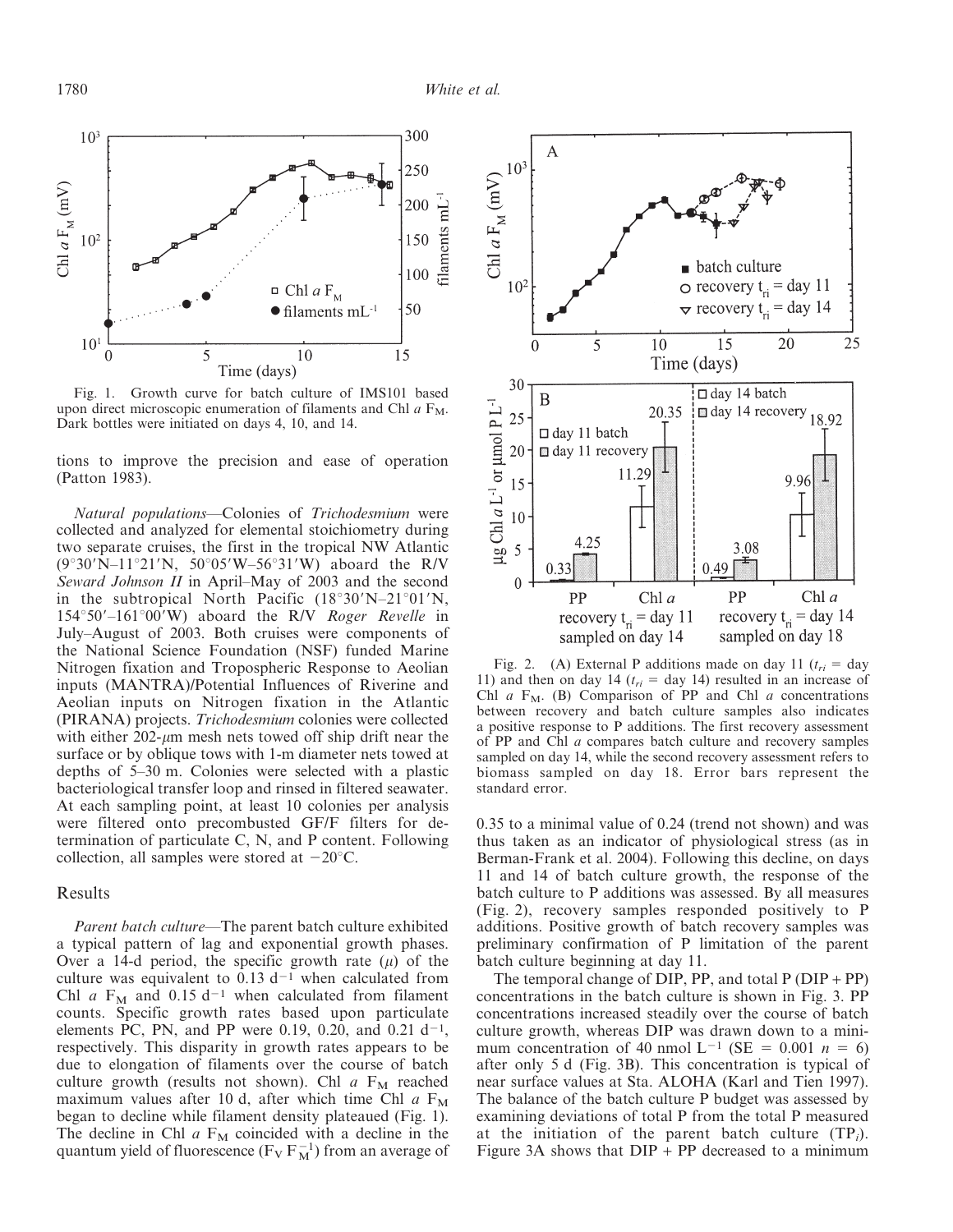

Fig. 3. P dynamics in the parent batch culture. (A) Total P (DIP + PP) compared with the initial measured total P (initial TP). (B) PP and DIP over 14 d of batch culture growth. (C) Change in measured PP content per filament and PN : PP ratios over the course of the batch culture. All error bars represent standard error.

at day 5 of the batch culture, indicating loss of P to some undetectable form. Batch culture PP content relative to filament number and PN peaked at day 4 (PP filament<sup>-1</sup> = 0.15 ng P filament<sup>-1</sup>, SE = 0.014,  $n = 6$ ; PN : PP = 30.1 mol : mol,  $SE = 9.2$ ,  $n = 6$ ), after which time normalized PP content declined (Fig. 3C). Calculated over the period of maximum biomass increase (days 0–4), the specific growth rate of PP was  $0.48$  d<sup>-1</sup>, while the specific uptake rate of PP filament<sup>-1</sup> was 0.42 d<sup>-1</sup>, corresponding to a turnover time of 1.4 to 1.6 d. The lowest normalized PP content was measured at time zero of batch culture growth (PN : PP = 93.8 mol : mol, SE = 24.2,  $n = 4$ ; PP filament<sup>-1</sup> = 0.03 ng P filament<sup>-1</sup>, SE = 0.003, n = 4), consistent with preadaptation of cultures to P-restricted growth conditions.

Increases in batch PN and PC are shown in Fig. 4A. Batch culture PC : PN ratios (Fig. 4B) did not vary significantly during the course of growth (*t*-tests  $p > 0.1$ ). However, samples taken on day 4 (PC : PN = 8.56, SE = 0.7,  $n = 6$ ) were significantly greater than the Redfield reference ratio of 6.63 (*t*-test  $p = 0.02$ , df = 5). PN normalized to filament biomass reached a maximum after 5 d of growth, after which time PN filament<sup> $-1$ </sup> stabilized (Fig. 4B). PC quotas per filament peaked at day 5 (PC filament<sup>-1</sup> = 16.1, SE = 1.2,  $n = 6$ ) and then declined, reaching stable levels by day 10 (data not shown). Dissolved inorganic N (NH<sup>+</sup><sub>4</sub> + NO<sub>2</sub> + NO<sub>2</sub>) accumulated



Fig. 4. (A) Batch culture PN and PC. (B) Batch culture  $PC: PN$  ratios and PN filament<sup>-1</sup>. PC : PN ratios significantly differ from the Redfield reference ratio of 6.63 only on day 4.

in the parent batch medium from an initial concentration of 0.08  $\mu$ mol L<sup>-1</sup> (SE = 0.004, n = 4) to a maximum concentration of 1.25  $\mu$ mol L<sup>-1</sup> (SE = 0.06, n = 6) at day 14, a net increase of 1.17  $\pm$  0.02 µmol N L<sup>-1</sup> or 3% of the total measured PN increase (38.7  $\mu$ mol N L<sup>-1</sup>).

Dark bottles: biomass decline—Subsamples of each parent batch replicate were transferred to dark bottles with added P on days  $5$  (db-A),  $10$  (db-B), and  $14$  (db-C). Figure 5 presents the decline in the number of intact filaments per volume in each dark treatment relative to the growth of the parent batch culture. Biomass change over time was measured by microscopic enumeration of filaments and in vivo Chl  $a F<sub>M</sub>$ . Extracted Chl  $a$  concentrations were recorded for db-A only because of inadvertent loss of db-B and db-C samples. For this reason, only Chl  $a F<sub>M</sub>$  and the number of filaments per volume are presented for db analyses. In all of the dark bottles, Chl  $a F<sub>M</sub>$  (Fig. 6) and filament concentrations (Fig. 5) remained relatively stable for a period of 2–4 d of dark exposure, after which time biomass began to decline rapidly. The average rate of decline derived from filament counts was  $15.6\%$  d<sup>-1</sup> for db-A,  $12.8\%$  d<sup>-1</sup> for db-B, and  $10.4\%$  d<sup>-1</sup> for db-C. The total percentage biomass lost over the course of dark incubations was 94%, 98%, and 83% for db-A, db-B, and db-C, respectively, based on filament counts. The total Chl  $a F_M$ loss and the rate of Chl  $a F<sub>M</sub>$  losses closely parallel the decline of filament counts.

Dark bottles: recovery from nutrient and light stress-Samples taken from the early phases of db incubations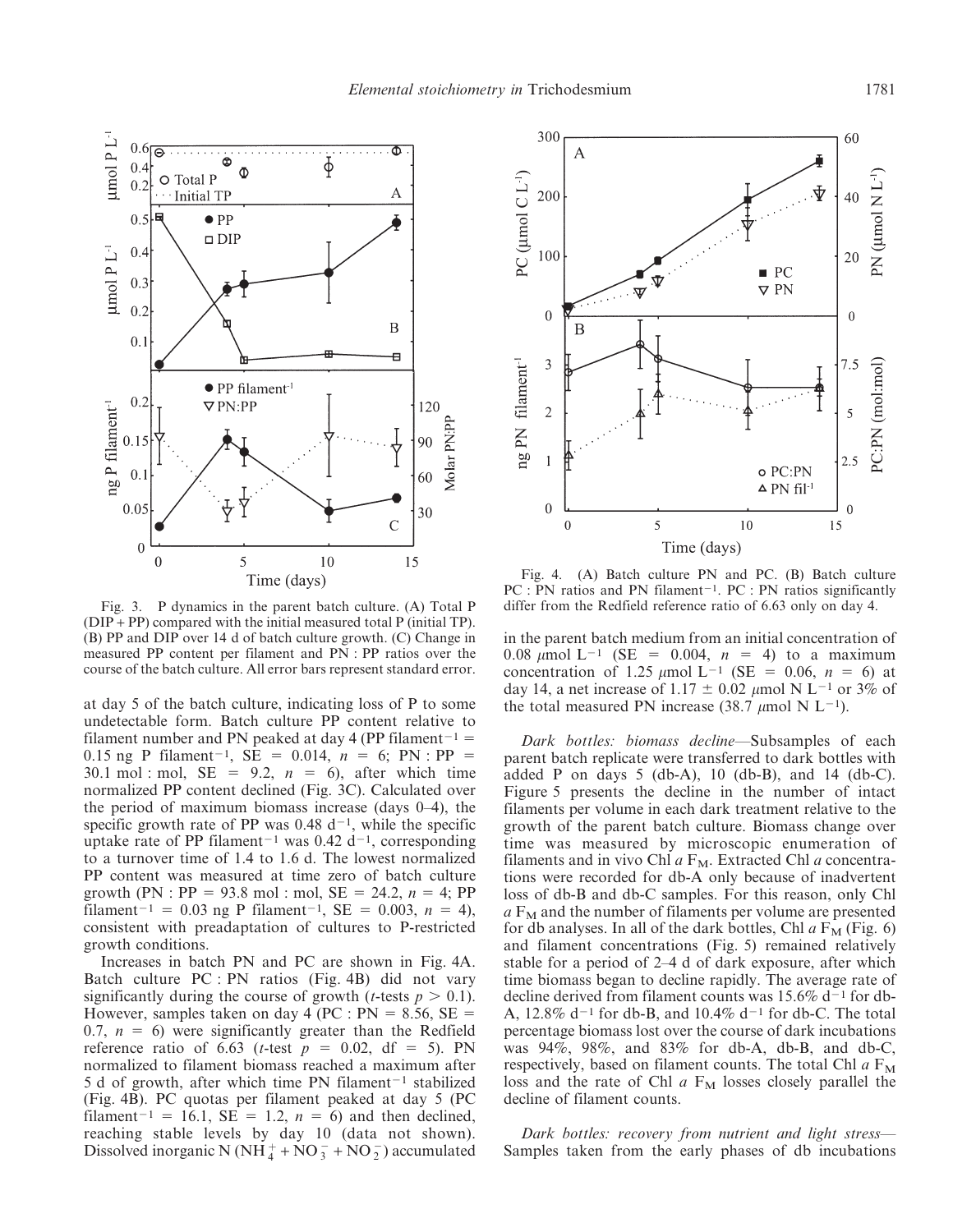

displayed positive growth rates when replaced in light conditions (Fig. 6), regardless of the nutritional state of the cells prior to dark bottle initiation. The average exponential phase specific growth rates of positive response recovery samples from db-A, db-B, and db-C were 0.27, 0.20, and  $0.28$  d<sup>-1</sup>, respectively. Recovery samples taken from days 4–6 of db-A, days 5–7 of db-B, and days 7–8 of db-C did not increase in biomass in response to reintroduction to light conditions (Table 1).

Dark bottles: elemental concentrations and ratios—The elemental concentrations and ratios presented here represent a mixture of living and nonliving particulate material because there is no straightforward method for separating the two fractions either in cultures or in the field because of sampling constraints. The temporal change of PP, DIP, and total measured  $P(DIP + PP)$  concentrations are shown in Fig. 7A–C. The change in DIP concentrations explains 78%, 79%, and 92% of PP variation for db-A, db-B, and db-C, respectively (regressions not shown). All regressions are significant at the 95% confidence level. Conservation of measured P for dark incubations is addressed in the same manner as that described for the parent batch culture, by examining deviations of total P over time from the initial total measured P. In db-A, total P does not change significantly from the initial total P, indicating that P was conserved over the time course of this dark incubation. In contrast, a net loss of P is observed by the final day of the db-B incubation period and at three time points during the db-C incubation period. These losses indicate conversion of measurable P to a form undetectable by the analytical methods used in this study.

PC and PN concentrations for dark incubations are shown in Fig. 7D–F. In db-A, PN concentrations decreased by less than 10% (-0.9  $\mu$ mol N L<sup>-1</sup>) over the time course of the incubation, while PC concentrations dropped by 24%, a net loss of 22  $\mu$ mol C L<sup>-1</sup> (Fig. 7D). These decreases are reflected by a gradually declining PC : PN ratio for db-A (Fig. 8A). During the time course of db-B

and db-C incubations, PN and PC concentrations increased over the first 1–2 d of the incubation period and then steadily returned to near or below initial concentrations (Fig. 7E–F). The net loss of PN recorded for db-B was 3.4  $\mu$ mol N L<sup>-1</sup> (11% of initial values), while PC concentrations fell by 37  $\mu$ mol C L<sup>-1</sup> (19% of initial PC), again reflected by a change in PC : PN ratios (Fig. 8B). With the exception of the initial time point, db-B and db-C PC : PN ratios were significantly lower than the Redfield PC : PN ratio of 6.63 (Fig. 8B–C).

Particulate C : P ratios for all db incubations indicate net P uptake relative to C (Fig. 8A–C) under dark conditions. PC : PP ratios in db-A reflect variation in PC (Fig. 7D) and a steady increase in bulk PP (Fig. 7A), resulting in PC : PP ratios ranging from an initial value of 293 (SE = 31,  $n = 6$ ) to a minimum of 85 (SE = 5.5,  $n = 6$ ). In db-B, PC : PP ratios reached a relatively stable minimum (days 1–7 average PC : PP = 99, SE = 5.5, n  $=$  36) after a single day of darkness, whereas db-C required 4 d to reach a stable minimum (days 4–8 average PC : PP  $= 113$ , SE = 3.7,  $n = 21$ ). PP per filament also increased over the course of all dark incubations (Fig. 8D–F). When evaluated over the time period for which cells were able to recover from the light period (days 0–3 for db-A, days 0–4 for db-B, and days 0–6 for db-C) (Table 1), specific Puptake rates calculated from the net change in PP filament<sup>-1</sup> are 0.50  $\pm$  0.09 d<sup>-1</sup> for db-A, 0.75  $\pm$  0.13 d<sup>-1</sup> for db-B, and  $0.52 \pm 0.09$  d<sup>-1</sup> for db-C. These correspond to P turnover times of 1.4 d (db-A), 0.9 d (db-B), and 1.3 d  $(db-C).$ 

The net accumulation of dissolved inorganic fixed N  $(NH_4^+ + NO_3^- + NO_2^-)$  during the time course of dark bottle incubations was 0.09, 1.33, and 1.91  $\mu$ mol L<sup>-1</sup> for db-A, db-B, and db-C, respectively. These increases correspond to  $0.8\%$  (db-A),  $4.3\%$  (db-B), and  $4.7\%$  (db-C) of initial PN concentrations. Dark conditions did not result in the preferential loss of N from the particulate pool relative to C (Fig. 8A–C), Chl  $a$ , or filament concentration (data not shown); thus, the liberated N is likely the result of cell senescence and subsequent cell lysis.

Phosphorus budget considerations—Conservation of measured P in the parent batch and db incubations was addressed by calculating the difference between the concentration of total P (TP) and initial total measured P pools  $(TP_i)$  at each time point. This analysis allowed us to determine whether or not the cultures were ever contaminated with an outside source of P ( $TP_i - TP > 0$ ), or, conversely, whether P was converted to a form of P that was not analyzed in this study (e.g., dissolved organic P [DOP] or intracellular polyphosphate) (TP<sub>i</sub> – TP  $<$  0). No P contamination was detected over the course of this experiment; however, P losses were observed. Negative values of  $(TP_i - TP)$  are termed missing P (P<sub>M</sub>).

Given the analytical techniques used in this study, it is possible that the calculated  $\overline{P}_M$  pool was comprised of intracellular polyphosphates and/or DOP. Polyphosphates are known to accumulate in most cyanobacteria (Grillo and Gibson 1979; Romans et al. 1994). If present and of high molecular weight, they would have not been detected by

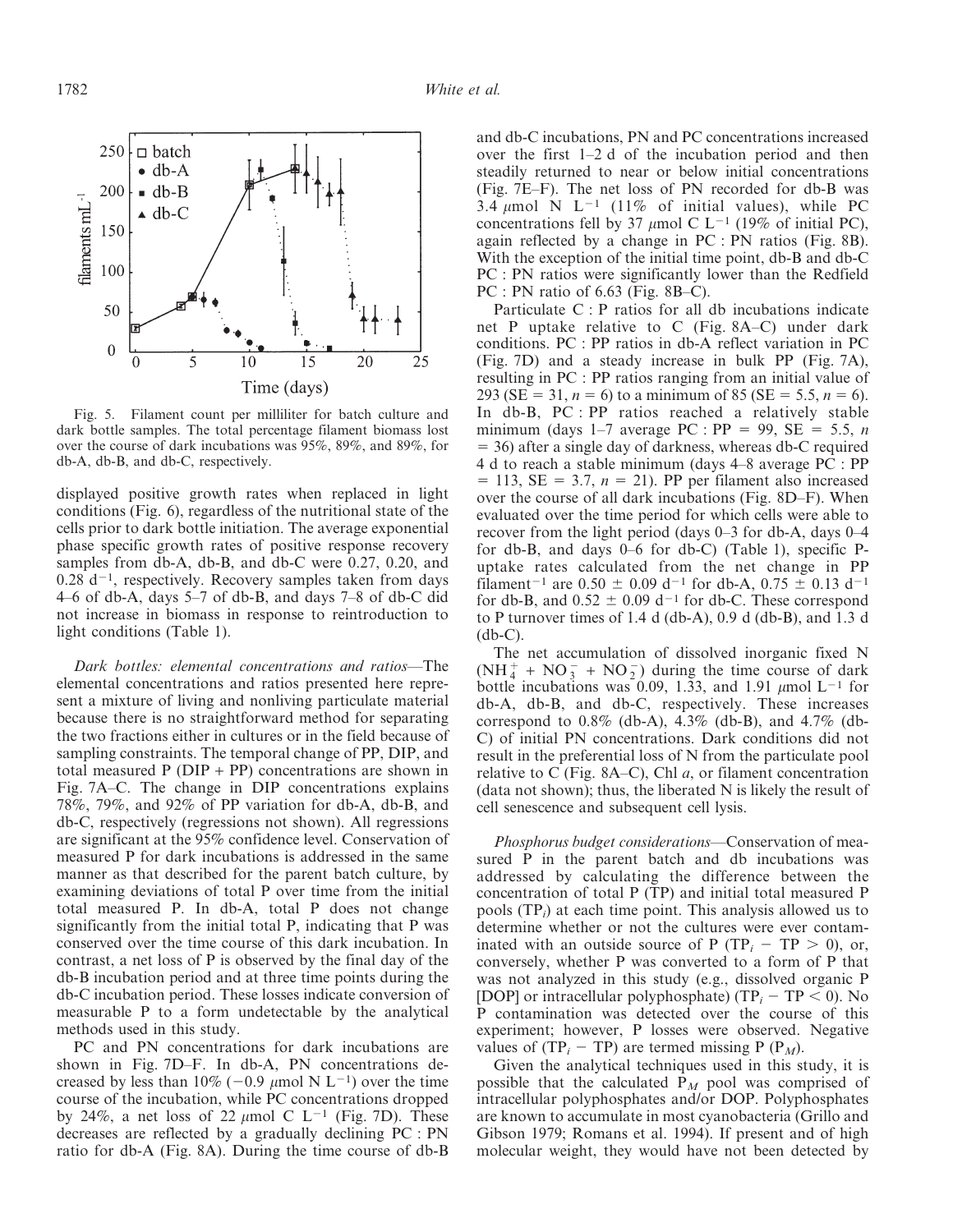

Fig. 6. Fluorescence based measure of biomass (Chl  $a$  F<sub>M</sub>) for db samples and those recovery samples taken from (A) db-A, (B) db-B, and (C) db-C that responded positively to reintroduction to light conditions. Samples that did not recover are not shown. These occurrences are cited in Table 1.

our analytical methods, since high temperature acid hydrolysis is necessary to effectively retrieve the entire polyphosphate fraction of the particulate pool (Karl and Tien 1992). Our methodology would have only recovered low molecular weight polyphosphate. DOP concentrations were not measured.

Negative values of  $(TP_i - TP)$  were observed in the parent batch culture (Fig. 3A), indicating that a fraction of the P present at the initiation of the batch culture was converted to an undetectable P pool  $(P_M)$ . In batch culture, calculated  $P_M$  concentrations peaked at 33% of total predicted PP on day 5, coinciding with minimal DIP levels (Fig. 3A). After day 5, the calculated  $P_M$  concentrations decreased, suggesting that cells began using intracellular polyphosphate pools or DOP to fuel growth once DIP was no longer available, a scenario consistent with the concept of luxury P consumption. The net increase in the

Table 1. Results of db subsample responses to light conditions. Samples that did not display a positive response are indicated by NR (no recovery). Growth rates  $(\mu)$  were calculated from Chl  $a F<sub>M</sub>$ . Db-A was terminated after sampling on day 6, db-B on day 7, and db-C on day 8, subsequent days are denoted by a dash. At the onset of db incubations, the filament specific  $P_{Q}$ was 0.136  $\pm$  0.05, 0.054  $\pm$  0.039, and 0.070  $\pm$  0.014 ng  $\overline{P}$ filament<sup> $-1$ </sup> for db-A, db-B, and db-C, respectively.

| Day | $db - A$     | $db - B$     | $db - C$     |
|-----|--------------|--------------|--------------|
|     | Not sampled  | $\mu = 0.23$ | $\mu = 0.23$ |
| 2   | $\mu = 0.29$ | $\mu = 0.25$ | $\mu = 0.36$ |
| 3   | $\mu = 0.25$ | $\mu = 0.17$ | Not sampled  |
| 4   | NR.          | $\mu = 0.22$ | $\mu = 0.19$ |
| 5   | NR.          | NR           | $\mu = 0.30$ |
| 6   | NR           | Not sampled  | $\mu = 0.32$ |
| 7   |              | <b>NR</b>    | NR           |
| 8   |              |              | <b>NR</b>    |

concentration of PP over the entire 14-d batch culture, 0.463  $\mu$ mol L<sup>-1</sup> (SE = 0.025), is statistically balanced by the net drawdown of DIP over this same time period, 0.453  $\mu$ mol L<sup>-1</sup> (SE = 0.003). Negative values of (TP - $TP_i$ ) were also observed at select points during db-B and db-C incubations (Fig. 7B–C). In contrast to the calculated magnitude of the  $P_M$  pool observed in the parent batch culture, db  $P_M$  accumulations accounted for less than 13% of total predicted PP concentrations.

Field data—The oceanic regions from which our field samples were collected exhibit similar hydrographic properties. The average surface temperature and salinity of the nine stations sampled in the subtropical Pacific region were  $26.8^{\circ}$ C and 35.1‰, while the 19 stations sampled in the tropical NW Atlantic had a mean temperature of  $27.3^{\circ}$ C and mean salinity of 34.6%. Annual mean surface phosphate concentrations for the Pacific region ( $\sim 20^{\circ}$ N, 158°W) are typically about 100 nmol  $L^{-1}$  (data from HOT climatology, 0–45 m mean phosphate), while the Atlantic region ( $\sim 10^{\circ}$ N, 53°W) ranges from 120 to 220 nmol L<sup>-1</sup> (data from National Oceanographic Data Center World Ocean Atlas 2001). Particulate  $C : N : P$  stoichiometry for each sample group (Pacific and Atlantic) is presented in Fig. 9. The mean stoichiometry of the Pacific group was  $C_{302\pm32}$ :  $N_{56\pm6}$ :  $P_1$ , and  $C_{285\pm33}$ :  $N_{49\pm3}$ :  $P_1$  for the Atlantic sample group. Results of *t*-tests assuming separate variance revealed no significant difference between the PC : PP ( $p = 0.59$ , df = 50), PN : PP ( $p = 0.19$ , df = 50), or PC : PN ( $p = 0.16$ , df = 86) ratios of samples collected from these oceanic regions.

### Discussion

The composite data set presented here allows us to identify ecologically relevant sources of stoichiometric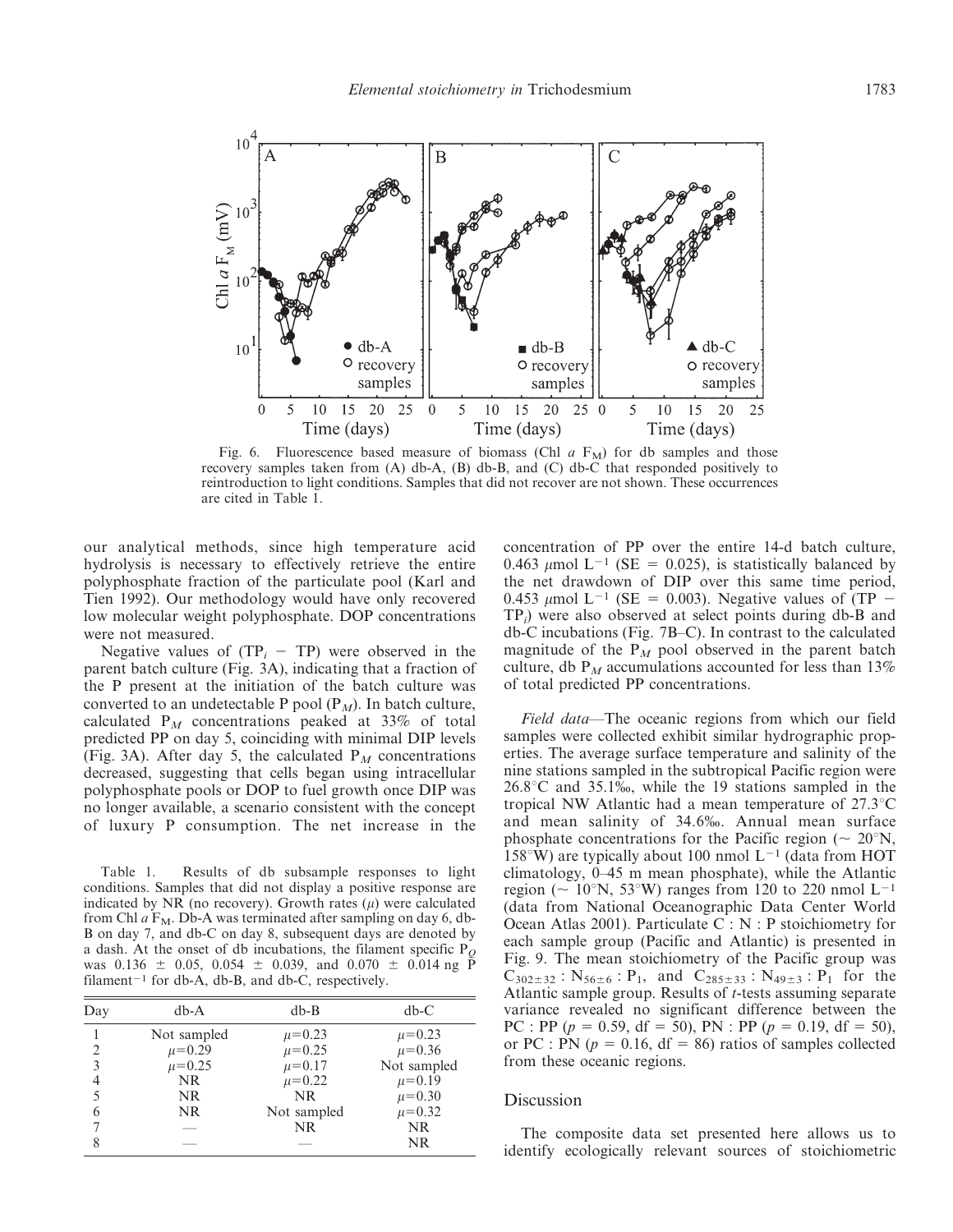

Fig. 7. (A–C) Temporal change in PP, DIP, and total measured P ( $TP = DIP + PP$ ) for all dark bottle incubations. Dashed lines represent the standard error of initial total P for each dark bottle. TP is conserved in db-A, while net losses of P are observed by the final day of db-B and at multiple points during the db-C incubation period. (D–F) Temporal change in PC and PN concentrations for all dark bottle incubations.

variability, specific to Trichodesmium spp., which would permit this genus to alter the bulk elemental composition of dissolved and particulate pools, and thus regulate the flow of elements in otherwise nutrient-depleted marine environments. Specifically, results from this study suggest that Trichodesmium spp. have very low P requirements relative to C or N. Maintenance of diazotrophic growth with reduced P content would preferentially enhance both the C and N components of dissolved and particulate pools, thus favoring community scale P limitation. Conversely, cultured populations of Trichodesmium previously acclimated to low P conditions appear to have a high capacity for luxury consumption of P. Use of P in excess of the requirements for growth would be expected to alter C : N : P stoichiometry without a concomitant increase in growth rate (Sommer 1985). Lastly, this research addresses basic tenets of the P-mining vertical migration scenario: cell survival and P uptake in the absence of light.

Phosphorus sparing—Natural populations of Trichodesmium spp. occur in oceanic environments where dissolved phosphate concentrations are extremely low, typically at or near standard detection limits set by standard autoanalyzer technology (50 nmol P  $L^{-1}$ ), thus leading to widespread speculation of regional scale P limitation of *Trichodesmium* growth (Karl et al. 1997; Sañudo-Wilhelmy et al. 2004; Fu et al. 2005). It has been suggested that Trichodesmium spp. may persist in a prolonged state of P limitation by decreasing internal P quotas, most likely through a reduction of P-rich cellular components such as RNA, an effect termed P sparing (Karl et al. 2002). Phosphorus-restricted laboratory populations, those cells harvested from media with the lowest measured DIP and PP filament<sup>-1</sup> (batch days 0, 10, and 14; mean

DIP =  $0.054 \mu \text{mol L}^{-1}$ , SE =  $0.004$ ,  $n = 16$ ), produced biomass with mean elemental stoichiometry of  $\rm{C}_{\rm{{585\pm56}}}$  :  $\rm{N}_{\rm{{90\pm10}}}$  :  $\rm{P}_{\rm{1}},$  significantly higher than the Redfield reference ratio (see Table 2 for range). If we include  $P_M$  in this calculation of P-restricted stoichiometry, the mean ratio is not substantially altered  $(C_{574} : N_{88} : P_1)$ . Furthermore, neither PN filament<sup>-1</sup> (Fig. 4B) nor PC filament<sup>-1</sup> were elevated during P restriction, reinforcing the conclusion that the high PC : PP and PN : PP measurements are a result of low P quotas rather than C or N storage. Figure 10 compares the full range of our empirical data (Fig. 10B) to the elemental composition of natural populations collected in the tropical NW Atlantic and the subtropical North Pacific (Fig. 10A). Most apparent is the observation that natural populations are consistently depleted in P relative to C or N, with 98% of the samples falling above the typical Redfield  $C : N : P$  stoichiometry of  $C_{106}$  : N<sub>16</sub> : P<sub>1</sub>.

In order to interpret this data set in terms of nutrient restriction, we must assume some critical N : P ratio indicating a transition point above which P limitation can be inferred. Based upon the physiologically feasible range of biomolecular composition for marine phytoplankton, Geider and LaRoche (2002) calculated that the critical N : P ratio for a given species is between 10 and 50 mol : mol. Genera with slow growth rates and high protein content such as Trichodesmium would have a critical N : P toward the higher end of this range. Similarly, Kustka et al. (2003) infer a critical N : P of 40 mol : mol from their own experimental data set. If we conservatively take the upper limit of 50 to represent the critical  $N : P$ ratio for Trichodesmium, our data suggest that 53% of field samples (64% of North Pacific samples; 38% of NW Atlantic samples) were P limited at the time of sampling.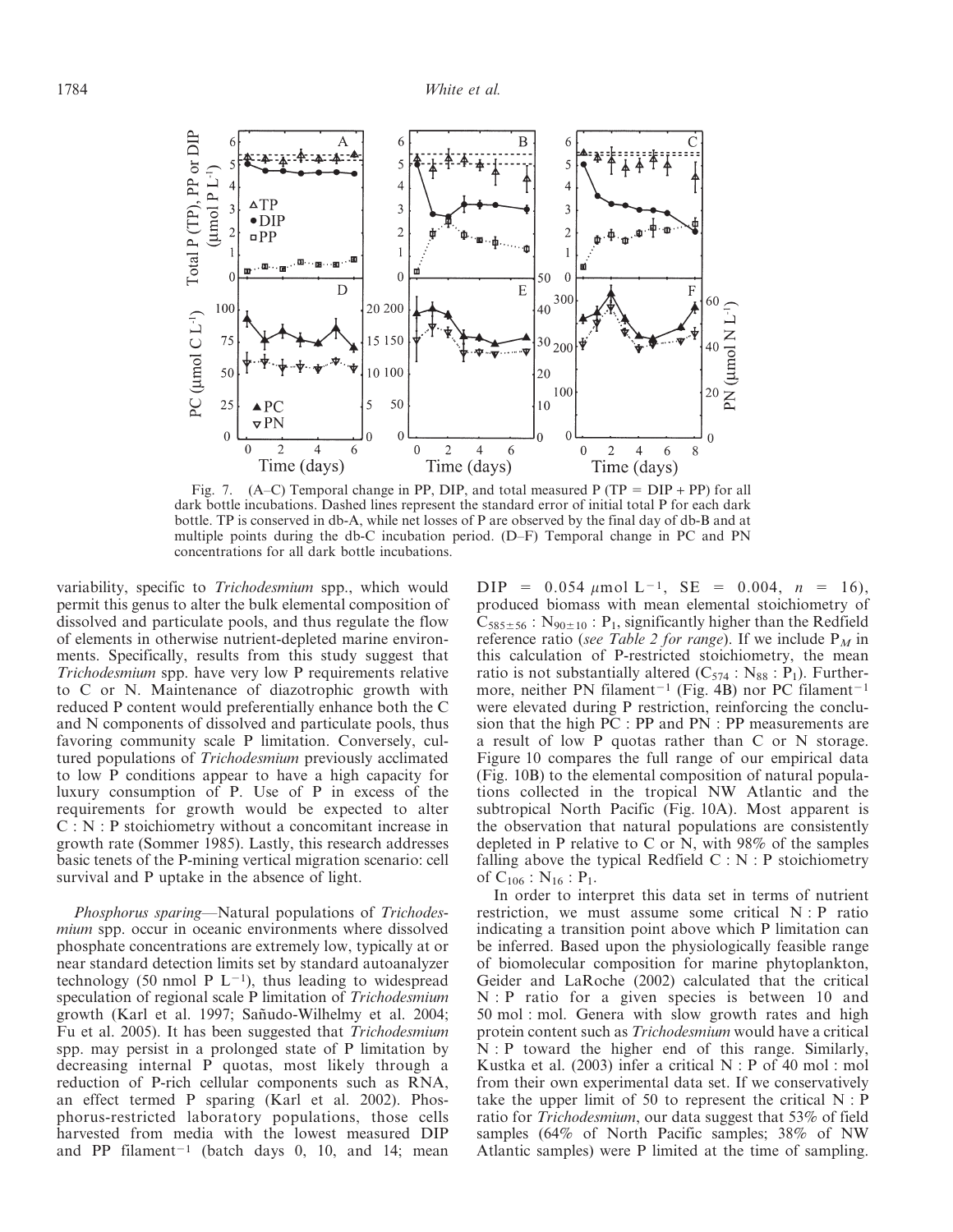

Fig. 8. (A–C) PC : PP and PC : PN ratios for each dark bottle incubation. In each subplot the solid line represents the Redfield PC : PP reference ratio of 106, while the dashed line represents the Redfield PC : PN reference ratio of 6.63. In all dark bottles, PC : PP ratios approach Redfield stoichiometry; however, the slope of this approach is notably more rapid in db-B and db-C. In db-A, PC : PN ratios differ from Redfield stoichiometry only at the initial time point. In contrast, the PC : PN stoichiometry of db-B and db-C are generally lower than the Redfield reference ratio. Note: scales differ for each dark bottle. All error bars represent standard error. (D–F) Phosphorus content per filament in dark incubations shown for the time period during which recovery analyses were positive. Filled circles indicate measured  $P + P<sub>M</sub>$  per filament.

When other field data are considered (Table 2) it is apparent that, for virtually every published observation, some fraction of the *Trichodesmium* population is P limited when a critical  $N : P$  of 50 mol : mol is used as the benchmark for P limitation. Thus, the composite range of field data is consistent with a paradigm of widespread P limitation of natural populations of Trichodesmium. Yet, if we assume that the stoichiometry of P-restricted laboratory cultures sampled during this study approximate a minimal P quota, it becomes evident that the extremes measured in the laboratory are rarely exhibited in nature. Specifically, only 8% of field samples from our own data set  $(n = 4, all)$ from the NW Atlantic), a single observation of a NPSG bloom (Karl et al. 1992), and three observations from the data set of Sañudo-Wilhelmy et al. (2004) fall above the stoichiometric mean exhibited by P-restricted cultures from this study ( $>C_{585}$  : N<sub>90</sub> : P<sub>1</sub>).

An obvious question arising from this research is why the end member PC : PN : PP ratios observed in this study are not commonly observed in nature. We can speculate that the elemental composition of particulate matter in natural populations is more tightly constrained as a consequence of Liebig's law of the minimum, such that the low DIP concentrations characteristic of the oligotrophic environs

inhabited by Trichodesmium spp. will only drive relatively moderate stoichiometric anomalies. Colimitation by another element, such as Fe, would preclude further stoichiometric deviation. In this research, the initial Fe concentrations in our media were on the order of 500 nmol  $L^{-1}$ , whereas Fe concentrations in the oligotrophic oceanic gyres are typically  $\sim$ 0.1 nmol L<sup>-1</sup> (Wu et al. 2001; Boyle et al. 2005). Thus, in this study, the maintenance of such high levels of potentially colimiting elements ensured that P was the only limiting factor. In natural oligotrophic environments where multiple elements are in low abundance, this scenario is not likely. It is also possible that the extremes observed in the laboratory are more common in nature, albeit masked by the presence of surface adsorbed P. Recent work by Sañudo-Wilhelmy et al. (2004) indicates that 46–91% of total particulate P measured in natural samples of Trichodesmium collected from the North Atlantic existed in the form of surface adsorbed P, rather than intracellular P. Given that we did not process our samples in the same manner as these authors, we can only speculate that our values may represent a conservative estimate of intracellular stoichiometry.

Luxury consumption of phosphorus—In contrast to a reduction of nutrient quotas, deviations from mean stoichi-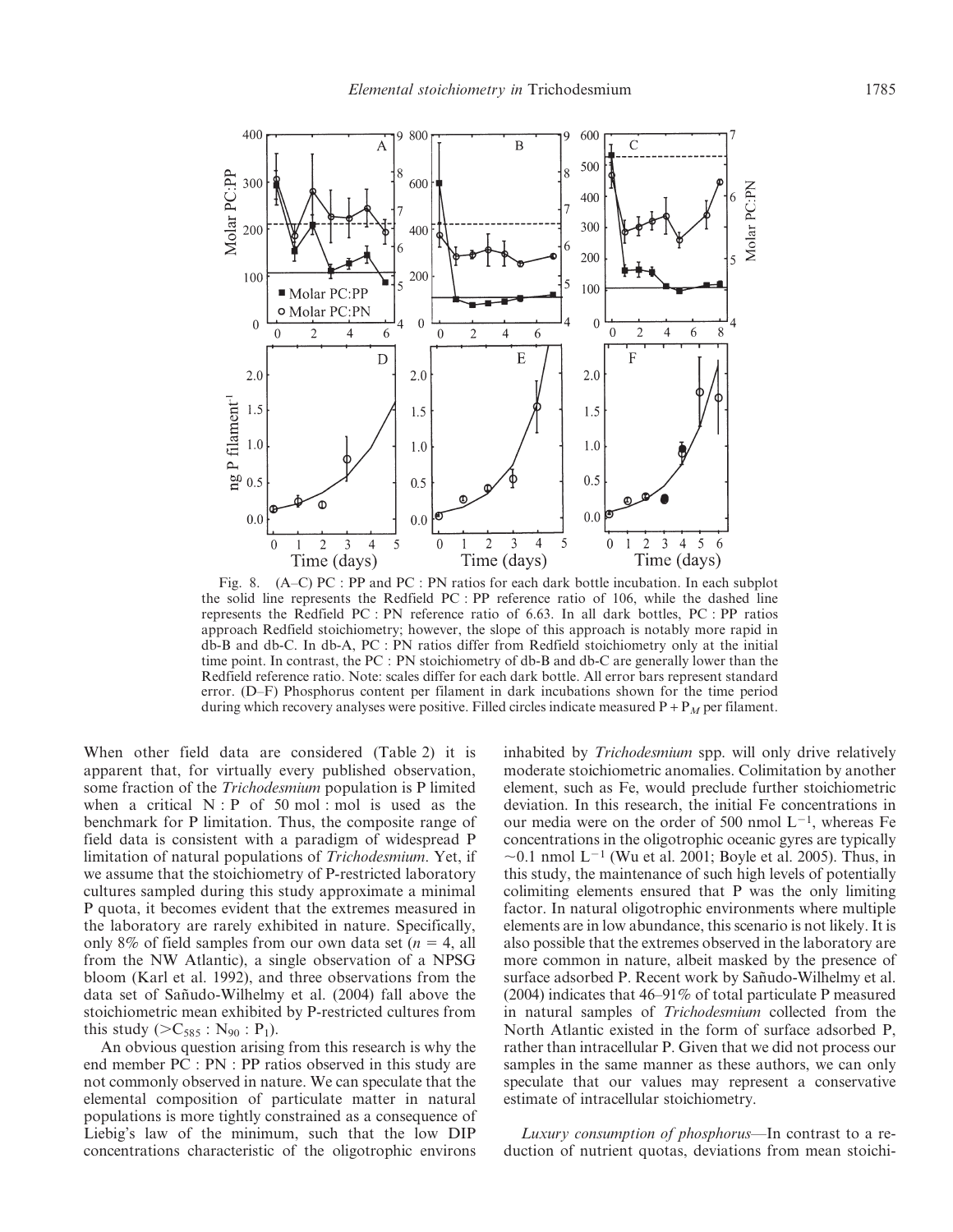

Fig. 9. Box and whisker plot for elemental stoichiometry of natural populations of Trichodesmium from this study. Boxes represent the mean  $\pm$  standard error. Whiskers indicate standard deviation. Plus signs indicate extreme values, i.e., those data points falling outside of the upper or lower box value  $\pm$  6 SE.

ometry may also be driven by the consumption and subsequent storage of P in excess of the requirements for growth. In our culture experiments, P-restricted cells ( $P_Q$  =  $0.03 \pm 0.003$  ng P filament<sup>-1</sup>) transferred from medium with minimal DIP concentrations (70  $\pm$  10 nmol P L<sup>-1</sup>) increased their P content ( $P_Q = 0.15 \pm 0.01$  ng P filament<sup>-1</sup>) fivefold in a span of 4 d after being exposed to fresh medium containing 500 nmol  $P L^{-1}$ . Over this time span, doubling times calculated from net increases in PP filament<sup>-1</sup> (1.6 d) or PP concentrations alone (1.4 d) were shorter than the doubling times for biomass increase (Chl  $a F<sub>M</sub> = 4.2$  d, filament mL<sup>-1</sup> = 4.2 d, PC = 2.0 d, PN = 2.3 d), indicating that P was consumed in excess of the demands for net balanced growth. Luxury consumption is also suggested by the time series of missing P pools observed in the parent batch culture: an unmeasured P pool  $(P_M)$  accumulated rapidly as P-limited cells were transferred to fresh media. After DIP was drawn down to minimum concentrations, PM began to be used. By the end of the batch culture incubation period, all P was accounted for. Finally, luxurious P consumption is also indicated by the enhancement of intracellular P quotas observed under dark, P-rich conditions ( $C_{96\pm8}$ : N<sub>16±1</sub>: P<sub>1</sub>). This finding is consistent with the research of Fu et al.  $(2005)$ , who have shown that light is not a requirement for Trichodesmium P uptake.

Much like the extreme minima, such levels of P enrichment are not commonly sampled in the field, whereas only a single sample from our field data set and a few from other field observations ( $n = 1$ , Sañ udo-Wilhelmy et al. 2001;  $n = 1$  Kustka et al. 2003) conform to Redfield stoichiometry. Further examination of empirical data from other laboratory studies (Table 2) indicates that while Trichodesmium can in fact produce particulate matter similar to the typical Redfield ratio of  $C_{106}$ : N<sub>16</sub>: P, this requires exposing cells to P concentrations  $(5-50 \mu mol)$  P  $L^{-1}$ ) orders of magnitude greater than what would be observed in the oligotrophic ocean. Following the work of Geider and LaRoche (2002), Kustka et al. (2003) suggest

that Trichodesmium populations having PN : PP ratios less than 20 mol : mol would be indicative of populations engaging in luxurious P uptake and storage. Given the exceedingly high levels of DIP required to produce particulate matter with  $PN : PP$  ratios  $\leq 20$  in the laboratory, coupled with the low frequency of field measurements occurring below this threshold, it appears that either significant luxury consumption and P storage are not common in natural oligotrophic populations or that such P enrichments are infrequently sampled because they are short-lived physiological transients.

Vertical migration and phosphorus mining—The proposed scenario of P acquisition via buoyancy-mediated vertical migration (Villareal and Carpenter 1990) requires that natural populations transit from high-light, P-depleted surface waters to the depths of the phosphocline, acquire P in low-light conditions, and then respire dense cellular material (e.g., carbohydrate) at rates sufficient to allow a return to the euphotic zone where the cycle can begin anew. Such buoyancy-driven vertical migrations may allow this genus to fulfill elemental requirements with nutrients acquired at depth and potentially enhance elemental fluxes into the euphotic zone in the absence of strict physical control. These elemental inputs could become available to the remaining microbial assemblage, thereby inducing a successional pattern in the pelagic microbial community. While our data set does not address the rate of buoyant density change, we are able to address other basic assumptions of the P-mining scenario: dark period phosphorus uptake and long-term dark survival.

Evidence for active dark uptake of inorganic phosphorus by Trichodesmium is supported by increases in PP and PP filament<sup> $-1$ </sup> in dark incubations initiated at variable stages of growth. Measured doubling times of PP in the absence of light were between 1.7 and 2.8 d, while PP-based doubling times in light incubations were on the order of 1.4 to 3.3 d. Measurable dark uptake of P by Trichodesmium spp. is also corroborated by other research (Letelier and Karl 1998; Fu et al. 2005). In combination, these results suggest that encounters with the phosphocline could act to supply a substantial portion of the phosphorus required for growth assuming migrating colonies were able to return to the euphotic zone.

Net density loss rates must be sufficient to ensure upward migration in order for P assimilated at depth to be injected into surface waters. In this regard, in regions such as the NPSG, where the depth of the top of the phosphocline is typically greater than 90 m, the process of vertical migration may involve prolonged exposure to dark or low irradiance conditions. To our knowledge, no prior research has been conducted to assess the dark survival capacity of this genus. Our dark incubation experiments indicate that the IMS101 strain can survive in the absence of light for periods of 3–6 d, dependent upon the physiological state of the cell at the point of dark initiation. Populations transferred during early growth having relatively high intracellular P quotas retained the capacity to recover from light deprivation for a period of 3 d of dark exposure, after which time cells did not respond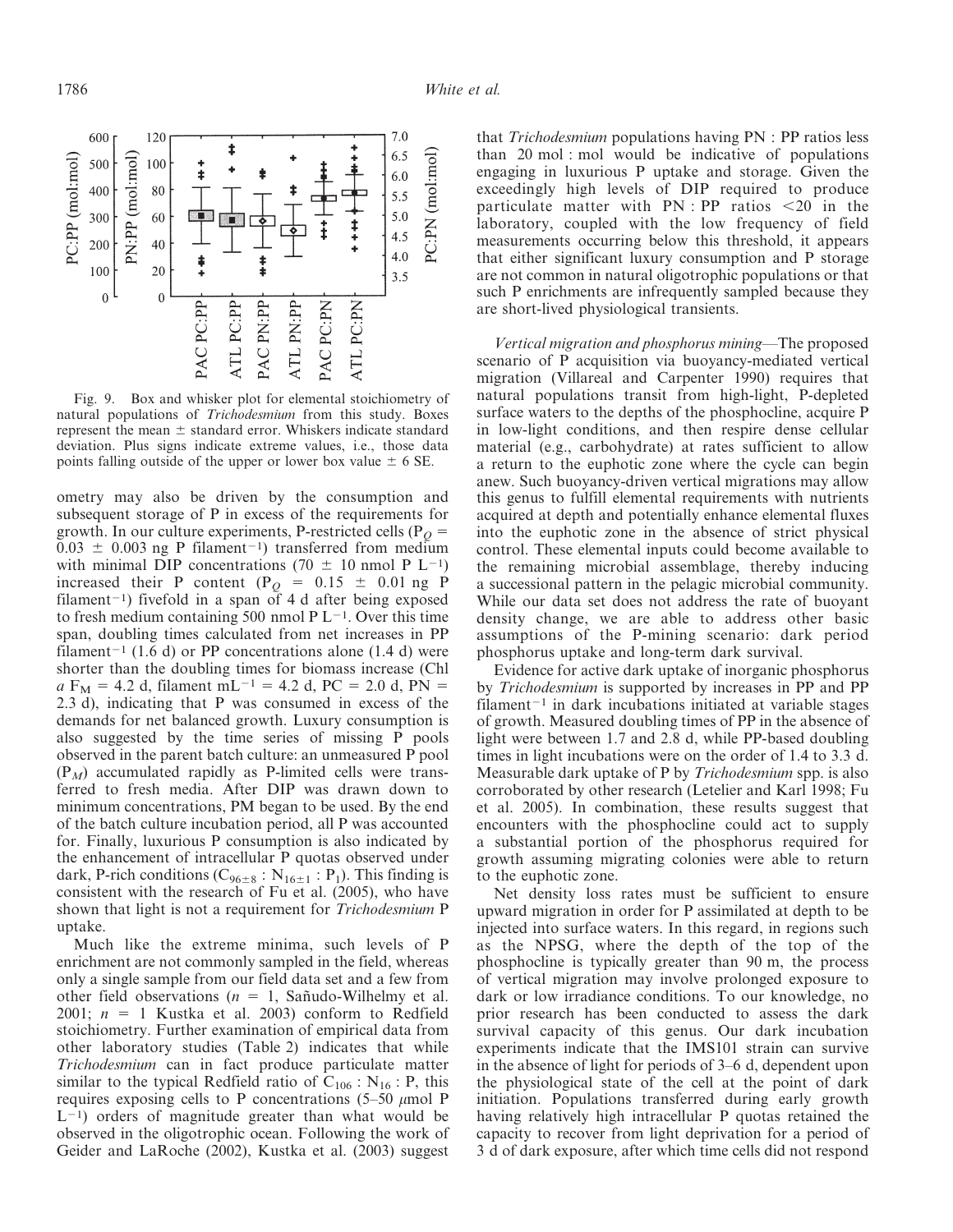| Trichodesmium population/growth conditions                                                                                                                                                                 | a<br>Z              | $\frac{P}{C}$  | Ζ<br>こ                | [ $ng P$ filament $^{-1}$ ] |
|------------------------------------------------------------------------------------------------------------------------------------------------------------------------------------------------------------|---------------------|----------------|-----------------------|-----------------------------|
| Minimum $PO$ (Batch culture: days 0, 10, and 14)<br>$[PO_4] = 0.05 \pm 0.004 \ \mu \text{mol} \ L^{-1}$                                                                                                    | 84 to 94            | 531 to 668     | $6.3 \text{ to } 7.1$ | $0.03 \text{ to } 0.07$     |
| Maximum $P_Q$ (Batch culture: days 4 and 5)<br>[PO <sub>4</sub> ]=0.10±0.03 µmol L <sup>-1</sup>                                                                                                           | $30 \text{ to } 37$ | 257 to 292     | 7.8 to 8.6            | $0.13$ to $0.15$            |
| Maximum P <sub>Q</sub> (db-ABC, viable) [PO <sub>4</sub> ]=3.8±0.23 $\mu$ mol L <sup>-1</sup>                                                                                                              | 14 to 18            | 82 to 109      | 5.3 to 6.8            | $0.55$ to $1.7$             |
| MS101: range of [DOP]1                                                                                                                                                                                     | 4.4 to 156          | No data        | No data               | No data                     |
| MS101: range of [Fe] <sup>2</sup>                                                                                                                                                                          | 4.8 to 1.3          | 55 to 156      | 8.9 to 16             | No data                     |
| IMS101 and GBRTRLI101: range of [DIP] <sup>3</sup>                                                                                                                                                         | 14 to 45            | 94 to 392      | Not reported          | No data                     |
| Lab range                                                                                                                                                                                                  | 4.4 to 156          | 55 to 668      | 5.3 to 16             | $0.03 \text{ to } 1.7$      |
| NW Atlantic                                                                                                                                                                                                | $22$ to $103$       | 33 to 558      | 4.2 to 6.7            | No data                     |
| North Pacific                                                                                                                                                                                              | 17 to 93            | 87 to 498      | $4.5 \text{ to } 6.3$ | $0.02 \text{ to } 0.44*$    |
| Central Atlantic <sup>4</sup>                                                                                                                                                                              | 14 to 62            | 98 to 416      | No data               | $0.04 \text{ to } 0.34*$    |
| North Australia <sup>2</sup>                                                                                                                                                                               | $21$ to $33$        | (20 to 20)     | 5.4 to 7.3            | $0.06 \text{ to } 0.45*$    |
| North Australia <sup>5</sup>                                                                                                                                                                               | 44 to 87            | No data        | No data               | No data                     |
| <b>Gulf of Mexico<sup>5</sup></b>                                                                                                                                                                          | 65.6 to 66.3        | No data        | No data               | No data                     |
| NPSG (Sta. ALOHA) <sup>6</sup>                                                                                                                                                                             | 42 to 52            | $269$ to $330$ | $6.1 \text{ to } 6.4$ | $0.39$ to $0.48$            |
| 989 North Pacific Bloom <sup>7</sup>                                                                                                                                                                       | 125†                | 891†           | 7.1 <sup>1</sup>      | No data                     |
| North Australia <sup>8</sup>                                                                                                                                                                               | 14 to 52            | 79 to 310      | No data               | No data                     |
| NW Atlantic <sup>9</sup>                                                                                                                                                                                   | 25 to 182           | $137$ to 943   | No data               | $0.02 \text{ to } 0.2^*$    |
| Field range                                                                                                                                                                                                | 14 to 182           | 79 to 943      | 4.2 to 7.3            | $0.02 \text{ to } 0.48$     |
| References: (1) Mulholland et al. (2002); (2) Berman-Frank et al. (2001); (3) Fu et al. (2005); (4) Sanudo-Wilhelmy et al. (2001); (5) Villareal and Carpenter (2003); (6) Letelier (1994); (7) Karl et al |                     |                |                       |                             |

# (1992); (8) Kustka et al. (2003); (9) intracellular ratios from Sañudo-Wilhelmy et al. (2004).<br>\*Using a conversion factor of 182 filaments per colony.<br>†Values for bulk particulate matter collected within a *Trichodesmium* (1992); (8) Kustka et al. (2003); (9) intracellular ratios from San˜ udo-Wilhelmy et al. (2004).

\*Using a conversion factor of 182 filaments per colony. {Values for bulk particulate matter collected within a Trichodesmium bloom.

Elemental stoichiometry in Trichodesmium 1787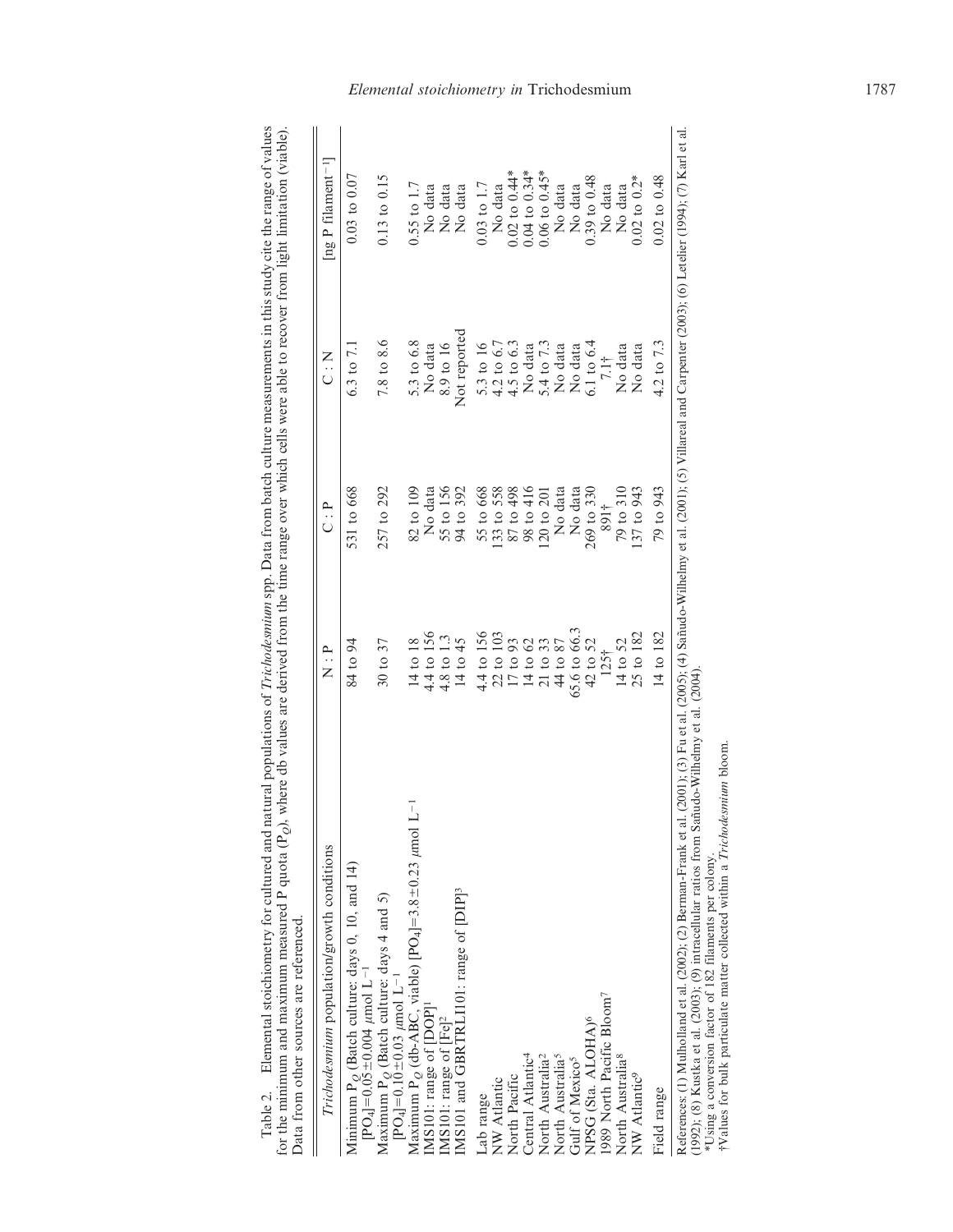

Fig. 10. PN : PP versus PC : PP for field and laboratory data sets from this study. Dotted lines show Redfield PC : PP (106), PN : PP (16) stoichiometry, and the critical PN : PP ratio  $(PN : PP_{critical} = 50)$ . Histograms for each axis are also shown. Field data conform to a normal distribution [p values for the Kolomogorov-Smirnov and Lilliefors tests for normality (Zar 1999) are not significant at the 0.05 level]. Laboratory data adhere to a log normal distribution.

to light (Fig. 6A, Table 1). In contrast, samples isolated from P-restricted growth remained viable for 5–6 d (Fig. 6B–C, Table 1). If we speculate that this coastal isolate is representative of Trichodesmium in blue water, our results indicate that migrating populations would be able to persist for a minimum period of 3 to 6 d in total darkness and perhaps longer in dim light.

The ability to survive and consume P, in dark, nutrientrich environments, at rates sufficient to support growth does not confirm vertical migration as a source of P to the euphotic zone, but rather implies that there is potential for this process to occur. The actual feasibility of phosphocline-scale migrations depends on whether the rate of Trichodesmium density change is sufficient to facilitate vertical migration to and from the depth of the phosphocline. Direct determination of colony density, via density centrifugation measurements or some comparable method, along with measures of parameters relevant to Stokes equation (e.g., colony size), would more closely constrain the actual range of vertical velocities achievable by natural populations of Trichodesmium. These measures will be crucial to a precise understanding of the potential for phosphocline-scale vertical migration in natural populations. Alternately, vertical migration is likely advantageous because movement alone, whether up or down, may enhance P contact and facilitate increased P uptake relative to nonmotile cells.

Ecological implications—In the oligotrophic biomes of the world's oceans, Trichodesmium spp. are ubiquitous and

key for the addition of reactive N. For these reasons, and for their role in elemental cycling, there has been a substantial research effort devoted to understanding the ecology and physiology of this genus (see Karl et al. 2002 and references therein). Nonetheless, there are still many unanswered questions. In regions such as the NPSG where the system has been hypothesized to be in a period of  $N_R$ sequestration and phosphorus control of plankton rate processes (Karl et al. 2001), the physiological plasticity of Trichodesmium can have a profound impact on the composition of particulate and dissolved elemental pools and, furthermore, may play a regulatory role in net export of particulate matter from the upper ocean.

In the laboratory portion of this study, we show that Trichodesmium is able to grow with significantly reduced intracellular quotas of phosphorus. Conversely, when exposed to P following periods of P restriction, cultured populations appear to engage in luxury consumption of P. In sum, this organism is able to appreciably alter its biochemical composition in response to environmental fluctuations in light and nutrient availability. Comparison of these results to stoichiometric observations of natural populations indicates that the extremes of biochemical composition generated in the laboratory are rarely observed in nature. However, analysis of field data establishes Trichodesmium spp. as a genus typically possessing low proportions of intracellular P relative to either C or N. The ability to maintain net productivity with reduced P quotas is clearly an adaptation to the oligotrophic habitat. Given that natural populations only rarely appear to be pushed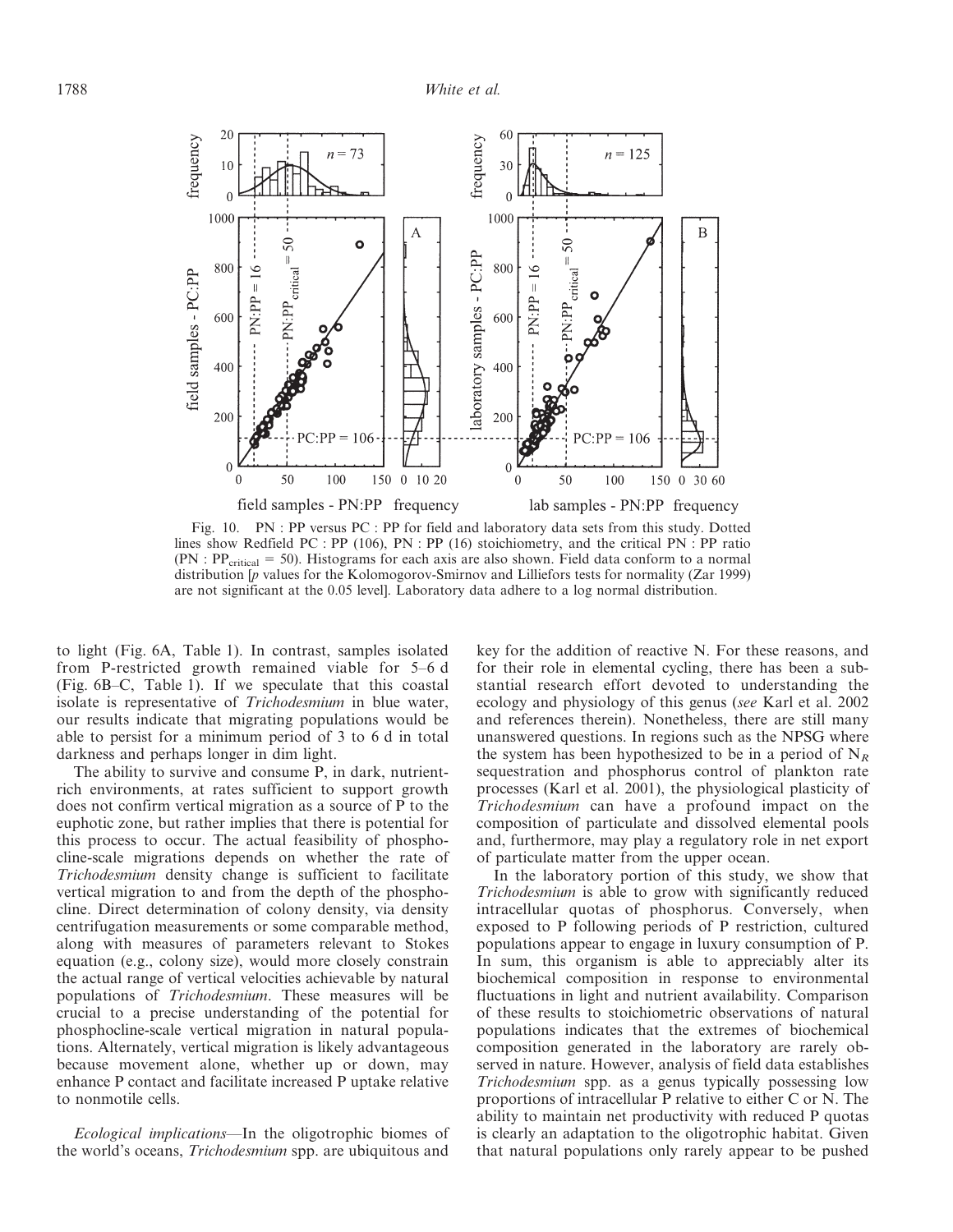toward their physiological limits with respect to any single nutrient, the additional P-sparing potential of this genus could further elevate the N component of dissolved and particulate elemental pools and ultimately intensify or establish ecosystem scale P limitation.

Another strategic feature of Trichodesmium physiology is the ability to regulate buoyancy and thereby affect bidirectional migrations in the water column. In order to achieve these migrations, Trichodesmium adjust their internal concentrations of carbohydrate reserves, and possibly other constituents. The intriguing potential of this process is whether or not these vertical migrations are of amplitudes sufficient to penetrate the phosphocline. If so, Trichodesmium would act as vectors for the upward transfer of phosphorus into the euphotic zone, thereby potentially offsetting some proportion of the P limitation incurred by their own diazotrophic production. Data presented in this study suggest that if these populations were to reach the phosphocline, P-uptake rates in the dark would be sufficient to support accumulation of P. Moreover, we present initial data detailing the dark survival capacity of this genus, indicating that migrating populations would be able to sustain light deprivation for periods of 3–6 d. It is acknowledged that these results address corollaries of the P-mining scenario. Confirmation of P mining should be verified by direct determination of the rate of cell density change in field populations.

Our research findings are in line with a growing body of literature illustrating deviations from static estimates of the elemental composition of marine particulate matter (Falkowski 2000; Sterner and Elser 2002; Bertilsson et al. 2003; and others). Assumptions of fixed elemental ratios such as the canonical Redfield ratio are widespread, since they allow us to conceptualize a rigid relationship between nutrient supply and the productivity of marine ecosystems. The perception of inflexible elemental stoichiometry, however, limits our ability to predict ecosystem responses to environmental variability, a key challenge in contemporary oceanography.

### References

- ARMSTRONG, F. A., C. R. STEARNS, AND J. H. STRICKLAND. 1967. The measurement of upwelling and subsequent biological processes by means of the Technicon AutoAnalyzerTM and associated equipment. Deep-Sea Res. 14: 381–389.
- BERMAN-FRANK, I., K. D. BIDLE, L. HATAMATY, AND P. FALKOWSKI. 2004. The demise of the marine cyanobacterium, Trichodesmium spp., via an autocatalyzed cell death pathway. Limnol. Oceanogr. 49: 997–1005.
	- ———, J. T. CULLEN, Y. SHAKED, R. M. SHERRELL, AND P. FALKOWSKI. 2001. Iron availability, cellular iron quotas and nitrogen fixation in Trichodesmium. Limnol. Oceanogr. 46: 1249–1260.
- BERNHARDT, H., AND A. WILHELMS. 1967. The continuous determination of low level iron, soluble phosphate and total phosphate with the AutoAnalyzerTM. Technicon Symp. 1: 386.
- BERTILSSON, S., O. BERGLUND, D. M. KARL, AND S. W. CHISHOLM. 2003. Elemental composition of marine Prochlorococcus and Synechococcus: Implications for the ecological stoichiometry of the sea. Limnol. Oceanogr. 48: 1721–1731.
- BEVINGTON, P. R., AND D. K. ROBINSON. 2003. Data reduction and error analysis for the physical sciences, 3rd ed. McGraw Hill.
- BOWMAN, T. E., AND L. J. LANCASTER. 1965. A bloom of the planktonic blue-green algae, Trichodesmium erythraeum, in the Tonga Islands. Limnol. Oceanogr. 10: 291–293.
- BOYLE, E., B. A. BERGQUIST, R. A. KAYSER, AND N. MAHOWALD. 2005. Iron, manganese, and lead at Hawaii Ocean Time series Station ALOHA: Temporal variability and an intermediate water hydrothermal plume. Geochim. Cosmochim. Acta 69: 933–952.
- CAMPBELL, D., V. HURRY, A. K. CLARKE, P. GUSTAFSSON, AND G. OQUIST. 1998. Chlorophyll fluorescence analysis of cyanobacterial photosynthesis and acclimation. Microbiol. Mol. Biol. Rev. 62: 667–683.
- CAPONE, D. G. 2001. Marine nitrogen fixation: What's the fuss? Curr. Opin. Microbiol. 4: 341–348.
- $-$ , AND OTHERS. 1998. An extensive bloom of the N<sub>2</sub>-fixing cyanobacterium Trichodesmium erythraeum in the central Arabian Sea. Mar. Ecol. Prog. Ser. 172: 281–292.
- -, AND OTHERS. 2005. Nitrogen fixation by Trichodesmium spp.: An important source of new nitrogen to the tropical and subtropical North Atlantic Ocean. Glob. Biogeochem. Cycles 19. GB2024 [doi: 10.1029/2004GB002331].
- CHEN, Y. B., M. T. MELLON, AND J. P. ZEHR. 1996. Growth and nitrogen fixation of the diazotrophic filamentous nonheterocystous cyanobacterium Trichodesmium IMS101 in defined media: Evidence for a circadian rhythm. J. Phycol. 32: 916–923.
- CULLEN, J. J., AND R. F. DAVIS. 2003. The blank can make a big difference in oceanographic measurements. Limnol. Oceanogr. Bull. 12: 29–35.
- DORE, J., J. BRUM, L. TUPAS, AND D. M. KARL. 2002. Seasonal and interannual variability in sources of nitrogen supporting export in the oligotrophic subtropical North Pacific Ocean. Limnol. Oceanogr. 47: 1595–1607.
- FALKOWSKI, P. G. 2000. Rationalizing elemental ratios in unicellular algae. J. Phycol. 36: 3–6.
- FU, F., Y. ZHANG, P. BELL, AND D. A. HUTCHINS. 2005. Phosphate uptake and growth kinetics of Trichodesmium (cyanobacteria) isolates from the North Atlantic Ocean and the Great Barrier Reef, Australia. J. Phycol. 41: 62–73.
- GEIDER, R. J., AND J. LAROCHE. 2002. Redfield revisited: Variability of  $C : N : P$  in marine microalgae and its biochemical basis. Eur. J. Phycol. 37: 1–17.
- GRILLO, J. F., AND J. GIBSON. 1979. Regulation of phosphate accumulation in the unicellular cyanobacterium Synechococcus. J. Bacteriol. 140: 508–517.
- HEBEL, D. V., AND D. M. KARL. 2001. Seasonal, interannual and decadal variations in particulate matter concentrations and composition in the subtropical North Pacific Ocean. Deep-Sea Res. II 48: 1669–1695.
- HELDAL, M., D. J. SCANLAN, S. NORLAND, F. THINGSTAD, AND N. H. MANN. 2003. Elemental composition of single cells of various strains of marine Prochlorococcus and Synechococcus using X-ray microanalysis. Limnol. Oceanogr. 48: 1732– 1743.
- JANSON, S., B. BERGMAN, E. J. CARPENTER, S. GIOVANNONI, AND K. VERGIN. 1999. Genetic analysis of natural populations of the marine diazotrophic cyanobacterium Trichodesmium. FEMS Microbiol. Ecol. 30: 57–65.
- KARL, D. M., R. R. BIDIGARE, AND R. M. LETELIER. 2001. Longterm changes in plankton community structure and productivity in the North Pacific Subtropical Gyre: The domain shift hypothesis. Deep-Sea Res. II 48: 1449–1470.